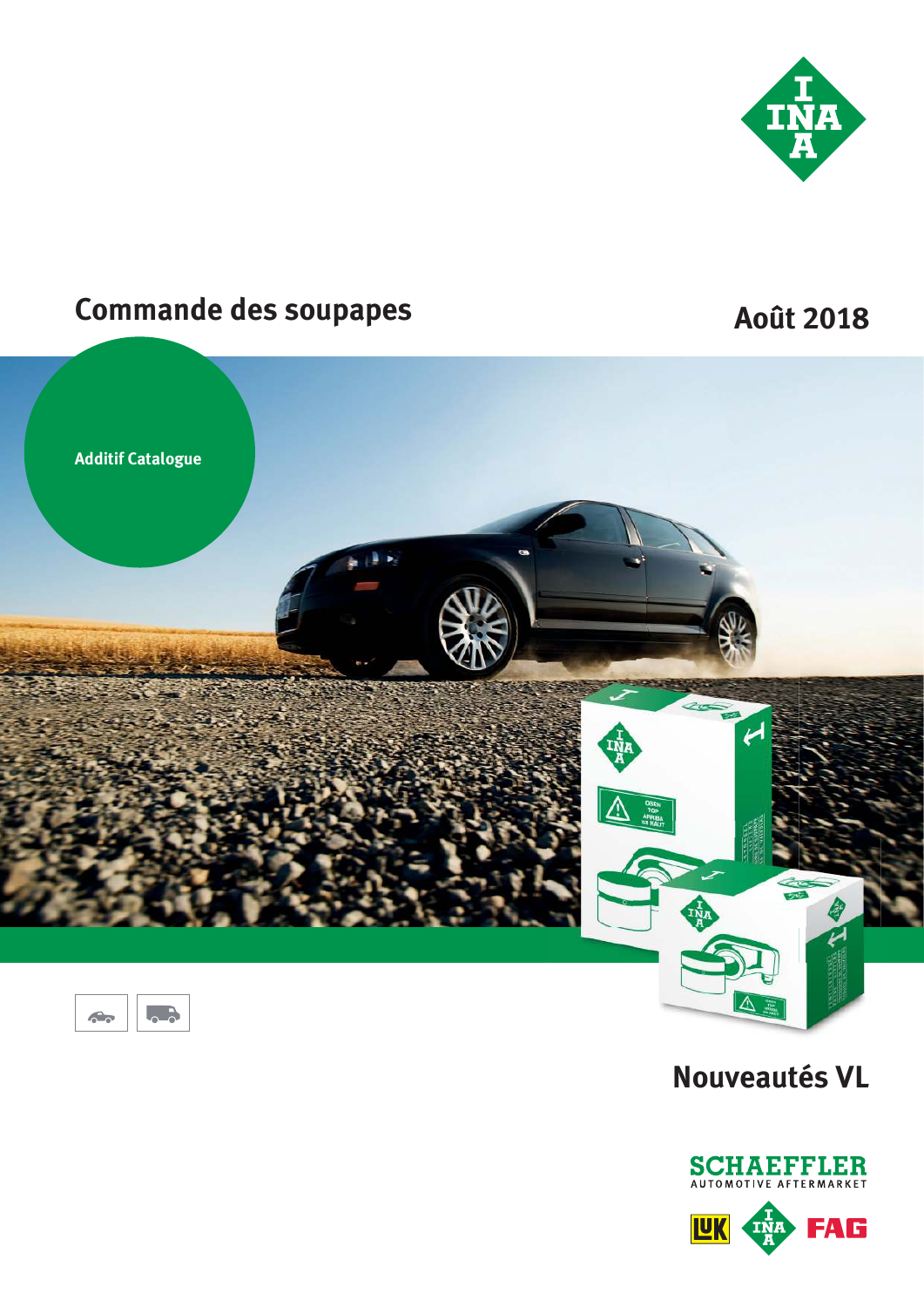### **VOLVO**

**BOOM** 



|                              | $\begin{bmatrix} 2001 \\ 2002 \\ 2003 \end{bmatrix}$ |                                                                                            | ┠╍╫            |                                                         | INA         | <b>QTY</b>     | 扉              |
|------------------------------|------------------------------------------------------|--------------------------------------------------------------------------------------------|----------------|---------------------------------------------------------|-------------|----------------|----------------|
| <b>VOLVO</b>                 |                                                      |                                                                                            | $\circledcirc$ |                                                         |             |                |                |
|                              |                                                      |                                                                                            |                |                                                         |             |                |                |
| S40   (644)<br>1.6; 1.8; 2.0 | 07.95-12.03                                          | B 4164 S; B 4164 S2; B 4184 S; B                                                           |                | intake side,                                            | 427 0042 10 | $\mathbf{1}$   | 5              |
|                              |                                                      | 4184 S2; B 4184 S3; B 4204 S; B<br>4204 S2; (77-103kW)                                     | $000$ $\Box$   | $\Leftrightarrow$ 415000 $\rightarrow$                  |             |                |                |
| 1.9 T4; 2.0 T; 2.0 T4        | 05.97-12.03                                          | B 4194 T; B 4194 T2; B 4204 T; B<br>4204 T2; B 4204 T3; B 4204 T5;                         | 000            | exhaust side,<br>$\Leftrightarrow$ 415000 $\rightarrow$ | 427 0043 10 | $\overline{1}$ | $\overline{5}$ |
| <b>V40 Break (645)</b>       |                                                      | $(118-147kW)$                                                                              |                |                                                         |             |                |                |
| 1.6; 1.8; 2.0                | 07.95-06.04                                          | B 4164 S; B 4164 S2; B 4184 S; B                                                           | $000$ $\Box$   | intake side,                                            | 427 0042 10 | $\mathbf{1}$   | 5              |
| 1.9 T4; 2.0 T; 2.0 T4        | 05.97-06.04                                          | 4184 S2; B 4184 S3; B 4204 S; B<br>4204 S2; (77-103kW)<br>B 4194 T; B 4194 T2; B 4204 T; B |                | $\Leftrightarrow$ 415000 $\rightarrow$                  |             |                |                |
|                              |                                                      | 4204 T2; B 4204 T3; B 4204 T5;<br>(118-147kW)                                              |                | $\leftrightarrow$ 415000 $\rightarrow$                  |             |                |                |
|                              |                                                      |                                                                                            |                |                                                         |             |                |                |
|                              |                                                      |                                                                                            |                |                                                         |             |                |                |
|                              |                                                      |                                                                                            |                |                                                         |             |                |                |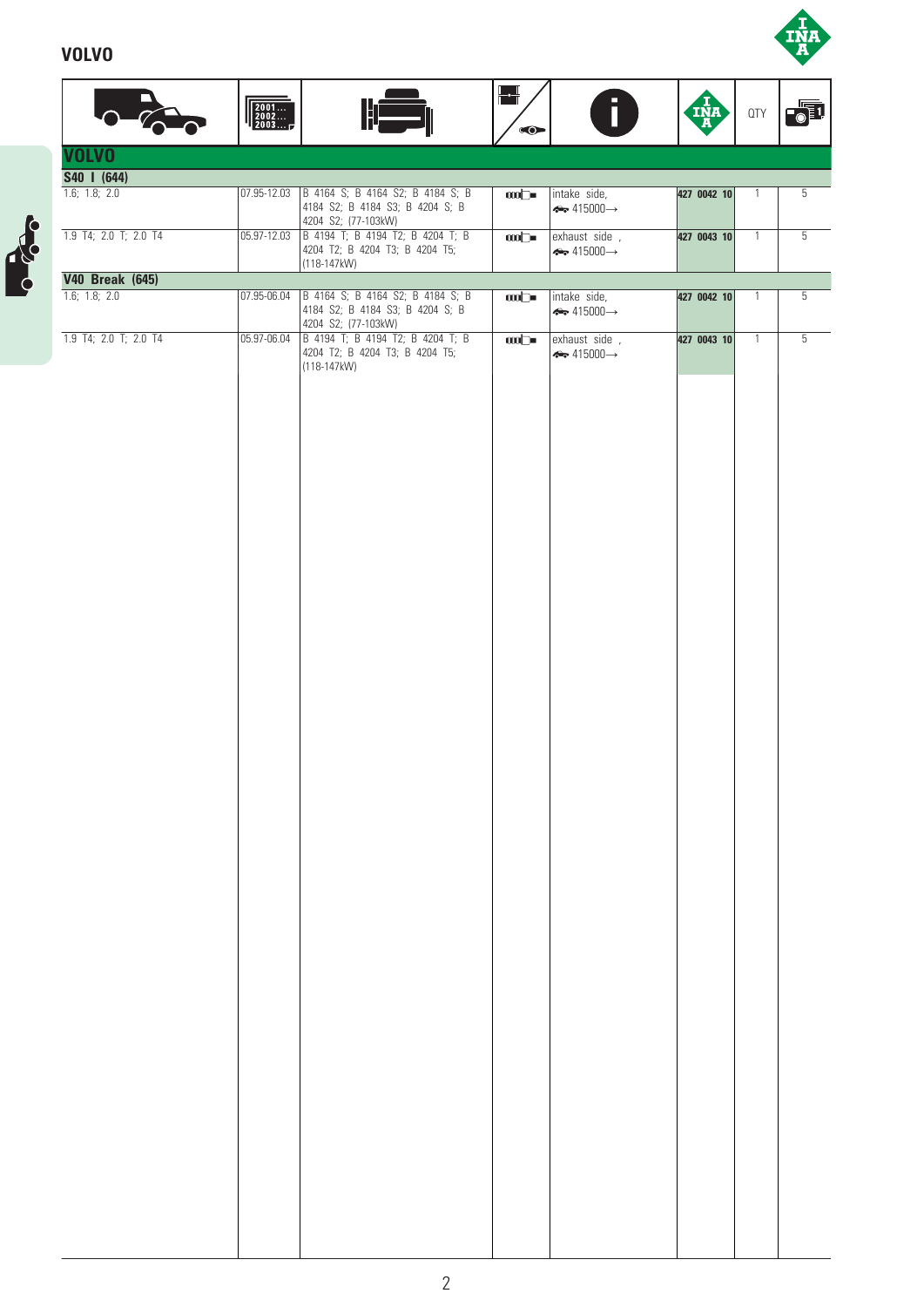

**427 0043 10** VOLVO 2

**Liste numérique**



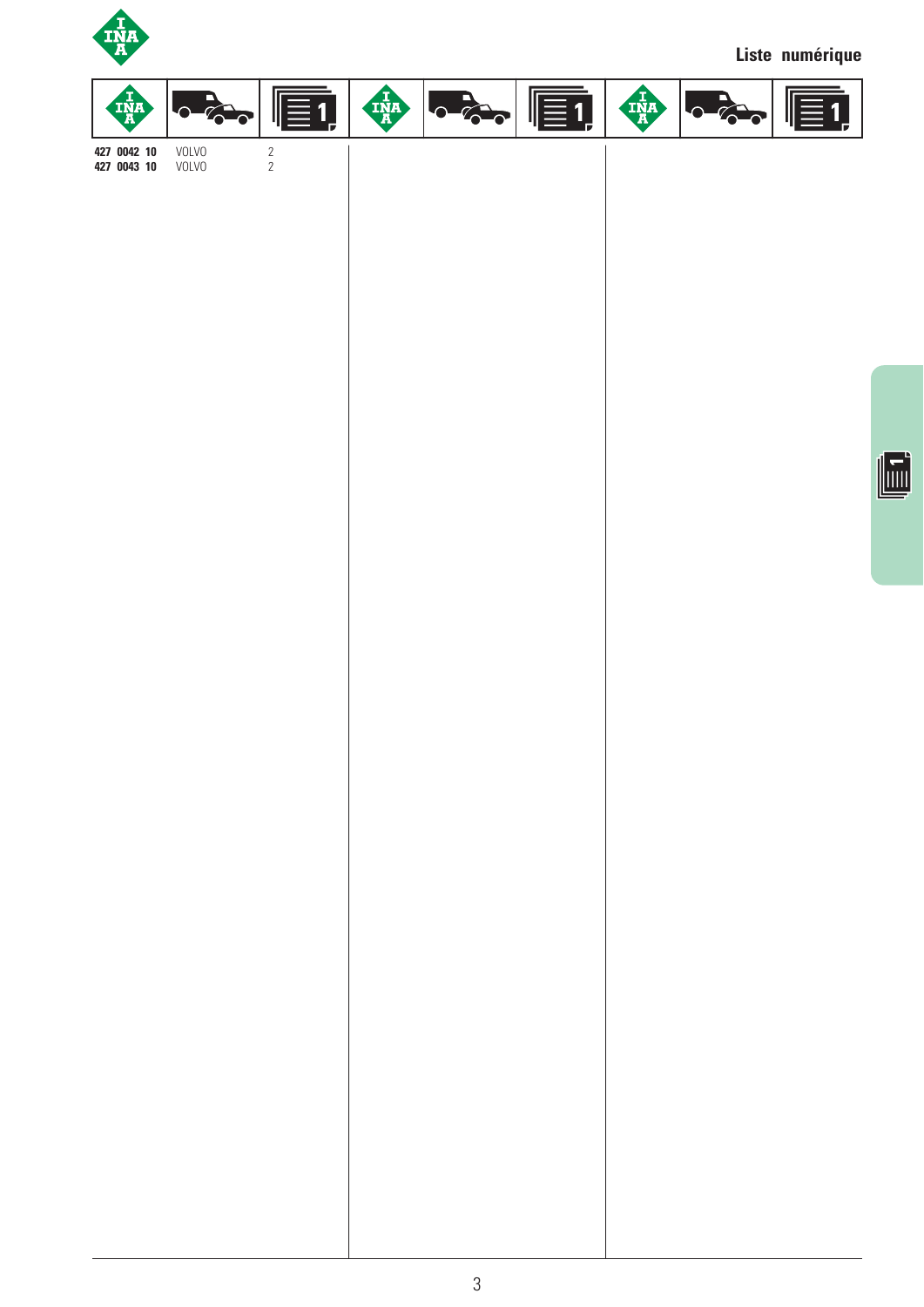### **Références OE**



|                      |                              | INA                        |
|----------------------|------------------------------|----------------------------|
| 3                    |                              |                            |
| 36002683<br>36002684 | <b>VOLVO</b><br><b>VOLVO</b> | 427 0043 10<br>427 0042 10 |
| 9                    |                              |                            |
| 9202388<br>9454789   | <b>VOLVO</b><br><b>VOLVO</b> | 427 0043 10<br>427 0042 10 |